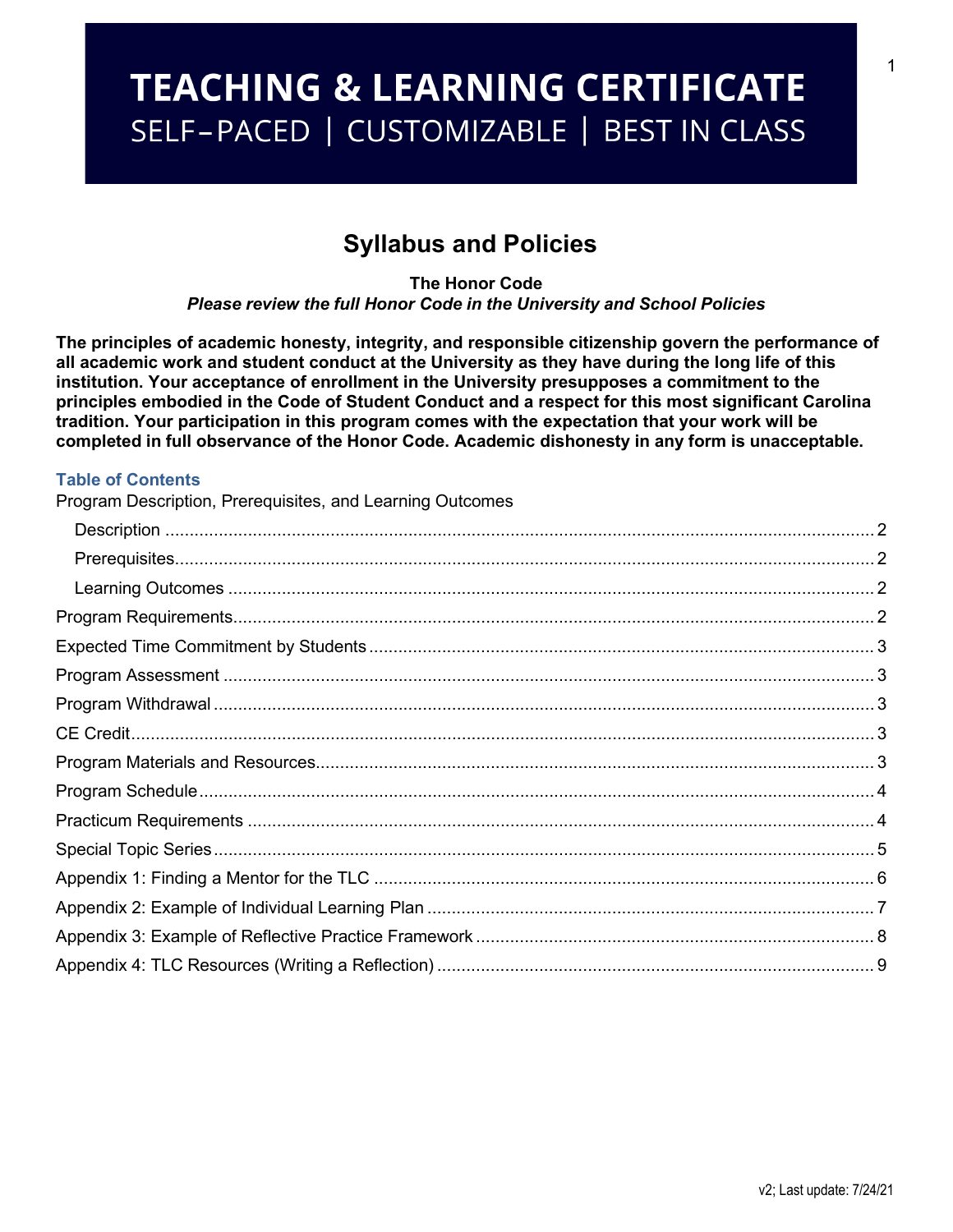## <span id="page-1-0"></span>**Program Description, Prerequisites, and Learning Outcomes**

## <span id="page-1-1"></span>**Description**

Regardless of environment, today's health science educators, preceptors, residents, early-career faculty and postdoctoral trainees must be equipped to educate others. The Teaching and Learning Certificate (TLC) Program at the UNC Eshelman School of Pharmacy is designed to prepare trainees in identifying, adapting, and applying effective, evidence-based teaching strategies in a variety of settings, including didactic, experiential, and patient or community health settings. The TLC program is hosted by the School's Center for Innovative Pharmacy Education and Research (CIPhER).

### <span id="page-1-2"></span>**Prerequisites**

Health science resident, postdoctoral fellow, preceptor, or faculty member.

### <span id="page-1-3"></span>Learning Outcomes

TLC requirements are based upon those discussed in ASHP and ACCP White Papers<sup>1</sup> and other recommendations concerning preceptor development and scholarship of teaching and learning course work.

- 1. **Theory to Practice**. Make thoughtful and reasoned selections among educational methods andtechnologies based on available evidence, theory and educational context
- 2. **Curriculum Development**. Analyze educational needs and develop an appropriate educationalintervention to address them
- 3. **Educational Community**. Foster the development of an educational community within a givenenvironment
- 4. **Assessment and Evaluation**. Describe and apply the principles of assessment of individual learners andhow they are evaluated from a learning perspective and/or a research outcome perspective.
- 5. **Life-long Learner**. Apply principles of self-directed learning and reflection to drive one's own longtermeducational goals

## <span id="page-1-4"></span>**Program Requirements**

The TLC is fully asynchronous and is aimed at helping you develop the skills and scholarly products of most value to you now and in your career. Your personalized plan affords you the flexibility to select resources, strategies, and a timeline for demonstrating competencies. The principles underlying the practice of developing and accomplishing that plan keep you (the learner) in the center of the learning process, promotes autonomy in accomplishing professional goals, and enables flexibility as new opportunities become available.

To graduate from the TLC, you must complete 6 learning modules, 4 of 15 (selected by you) available special topics, and a teaching practicum experience. The program is fully self-paced, and you have 18 months to complete the required assignments.

We highly encourage you to find a mentor who will assist you in applying what you are learning. Review Appendix A for assistance in identifying a mentor. Your work with your mentor will be outside of assignments required for the program.

<span id="page-1-5"></span><sup>1</sup> Wright EA, et al. Teaching and learning curriculum programs: recommendations for postgraduate pharmacy experiences in education. *Am J Health-Syst Pharm* 2014;71 and Havrda DE, et al. Guidelines for resident teaching experiences. *Pharmacotherapy* 2013;33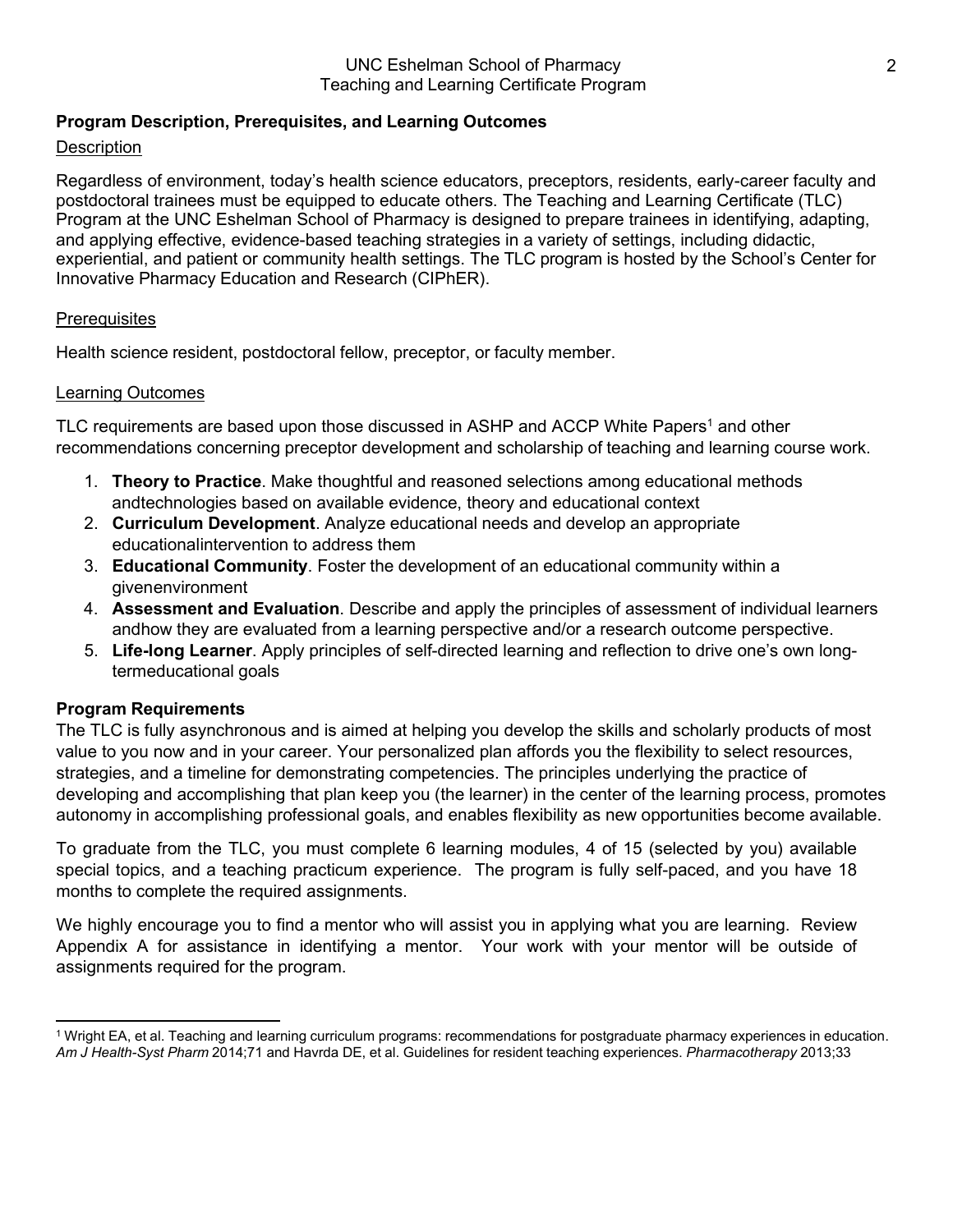<span id="page-2-0"></span>The TLC assumes a minimum of 15 hours to complete. This includes the individual learning plan, learning modules, special topics and teaching practicum experience.

## <span id="page-2-1"></span>**Program Assessment**

Participants who satisfactorily complete all aspects of the TLC Program as identified above in "Program Requirements" will receive an e-certificate of completion. Assessment of activities related to the TLC Program is based on learning module quizzes; you must obtain a score of 80% to pass the module. Participants will also complete a required evaluation of the TLC Program (required to receive CE credit).

## **Program Withdrawal**

Participants who wish to withdraw from the program should do so in writing to the Program Director and Program Manager. Withdrawal from the program is subject to the cancelation policy as outlined on the registration page in Learning Express CE found [here.](https://cipher.learningexpressce.com/index.cfm?fa=view&eventID=19078&1627395557588&preview=true&aregid=leadmin1627395557588)

## <span id="page-2-2"></span>**CE Credit**



The University Of North Carolina Eshelman School of Pharmacy is accredited by the Accreditation Council for Pharmacy Education as a provider of continuing pharmacy education. ACPE program 0046-9999-21-202-H04-P provides 15.0 contact hour of continuing pharmacy education credit. To receive CE credit, participants must pass six module quizzes with an 80% or higher, 4 of 15 (selected by you) available special topics, a teaching practicum experience, and the evaluation within 60 days of the program date. Statements of credit can be viewed and printed in CPE Monitor in approximately 2 to 3 weeks. \*\*No partial credit will be available\*\*

## **Program Details**

| <b>TLC Program Meeting Times and Locations</b> |                          |                        |              |               |  |
|------------------------------------------------|--------------------------|------------------------|--------------|---------------|--|
| <b>Campus</b>                                  | <b>Dates &amp; Times</b> |                        |              | Location      |  |
| Chapel Hill                                    | Asynchronous             |                        |              | Virtual       |  |
| <b>Name</b>                                    |                          | <b>Email</b>           | <b>Phone</b> | <b>Office</b> |  |
| Adam Persky, PhD                               |                          | apersky@unc.edu        | 919-966-9104 | Beard 325     |  |
| Susan Charamut, BS                             |                          | Susan.charamut@unc.edu | 919-962-5382 | Beard321b     |  |

| <b>Program Materials and Resources</b> |                                                                                                                                                                                                                                                                                                                                                                                                                                                                   |
|----------------------------------------|-------------------------------------------------------------------------------------------------------------------------------------------------------------------------------------------------------------------------------------------------------------------------------------------------------------------------------------------------------------------------------------------------------------------------------------------------------------------|
| <b>Textbook</b>                        | While there will be required readings for specific sessions/workshops, participants<br>will not need to purchase any texts. All required and supplemental readings will<br>be made available online through the UNC Library or provided by the program.                                                                                                                                                                                                           |
| <b>Hardware/Software</b>               | The TLC Program will use Sakai as its learning management system. The email<br>address provided in the initial application will be used in Sakai - you will use the<br>"Non-ONYEN" login to access the program in Sakai. FOR ACTIVE UNC<br><b>EMPLOYEES/STUDENTS:</b> During registration you will be asked to provide your<br>ONYEN. Please only provide this if it is tied to an active UNC email. If you are<br>unsure, please contact UNC IT at 919-962-HELP. |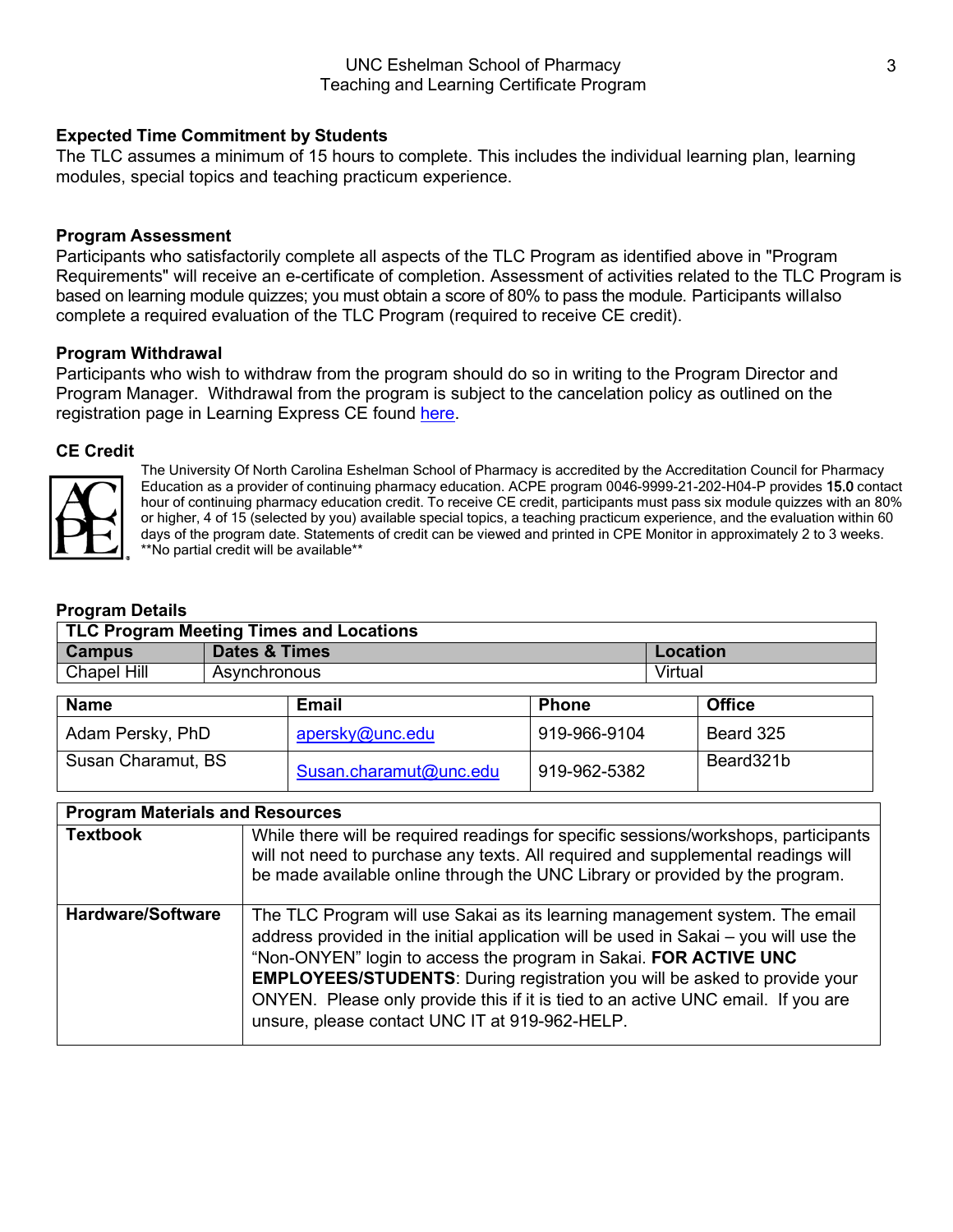| <b>Module</b>                                            | <b>Format</b>                                       | <b>Assessment</b>                     | <b>Learning Objective</b>                                                                                                                                              | <b>Time</b> |
|----------------------------------------------------------|-----------------------------------------------------|---------------------------------------|------------------------------------------------------------------------------------------------------------------------------------------------------------------------|-------------|
| Foundations of<br>Learning                               | Video                                               | Quiz                                  | Theory to Practice<br>1 <sub>1</sub>                                                                                                                                   | 2 hours     |
| Assessing<br><b>Learning Needs</b>                       | Video                                               | Quiz                                  | 1. Assessment and<br>Evaluation<br>2. Curriculum<br>Development                                                                                                        | 1 hour      |
| Assessment and<br>Evaluation                             | Video                                               | Quiz                                  | 1. Assessment and<br>Evaluation                                                                                                                                        | 2 hours     |
| Designing the<br>Learning<br>Experience:<br>Classroom    | Video                                               | Quiz                                  | Theory to Practice<br>1.<br>2. Life-long learning                                                                                                                      | 2 hours     |
| Designing the<br>Learning<br>Experience:<br>Experiential | Video                                               | Quiz                                  | Theory to Practice<br>1.                                                                                                                                               | 2 hours     |
| <b>Facilitation and</b><br>Feedback                      | Video                                               | Quiz                                  | Theory to practice<br>2.                                                                                                                                               | 2 hours     |
| <b>Special Topics</b>                                    | Select 4 of 15<br>Special Topics -<br>video/article | Quiz                                  | Theory to Practice.<br>1.<br>2 <sup>2</sup><br>Curriculum<br>Development.<br>3. Educational<br>Community.<br>4. Assessment and<br>Evaluation.<br>5. Life-long Learner. | 2 hours     |
| Practicum                                                | Hands-on<br>teaching<br>experience                  | 360 feedback,<br>reflection &<br>quiz | 1. Educational<br>community<br>2. Theory to practice<br>3.<br>Assessment and<br>Evaluation                                                                             | 2 hours     |
| Program<br>evaluation                                    | N/A                                                 | Survey                                |                                                                                                                                                                        |             |

## **Practicum Requirements**

<span id="page-3-0"></span>**Program Schedule**

The practicum is a culminating activity or capstone project which requires you to apply evidence-based teaching and learning strategies acquired during the program. Your practicum can consist of any teaching activity from your current practice or educational environment such as a presentation or lecture, rotation experience, student supervision, or patient education. It is expected you will solicit feedback on your teaching from peers or higher and/or recipients as well as your mentor (optional, but highly encouraged). Feedback received should be reflected upon. These reflections will be included in your responses to the reflective questions contained in the quiz (completed after completion of the activity and receipt of feedback). Reflective questions focus on selfexamination of the process, assessment of your success and professional development, feedback received, and future opportunities for continued improvement.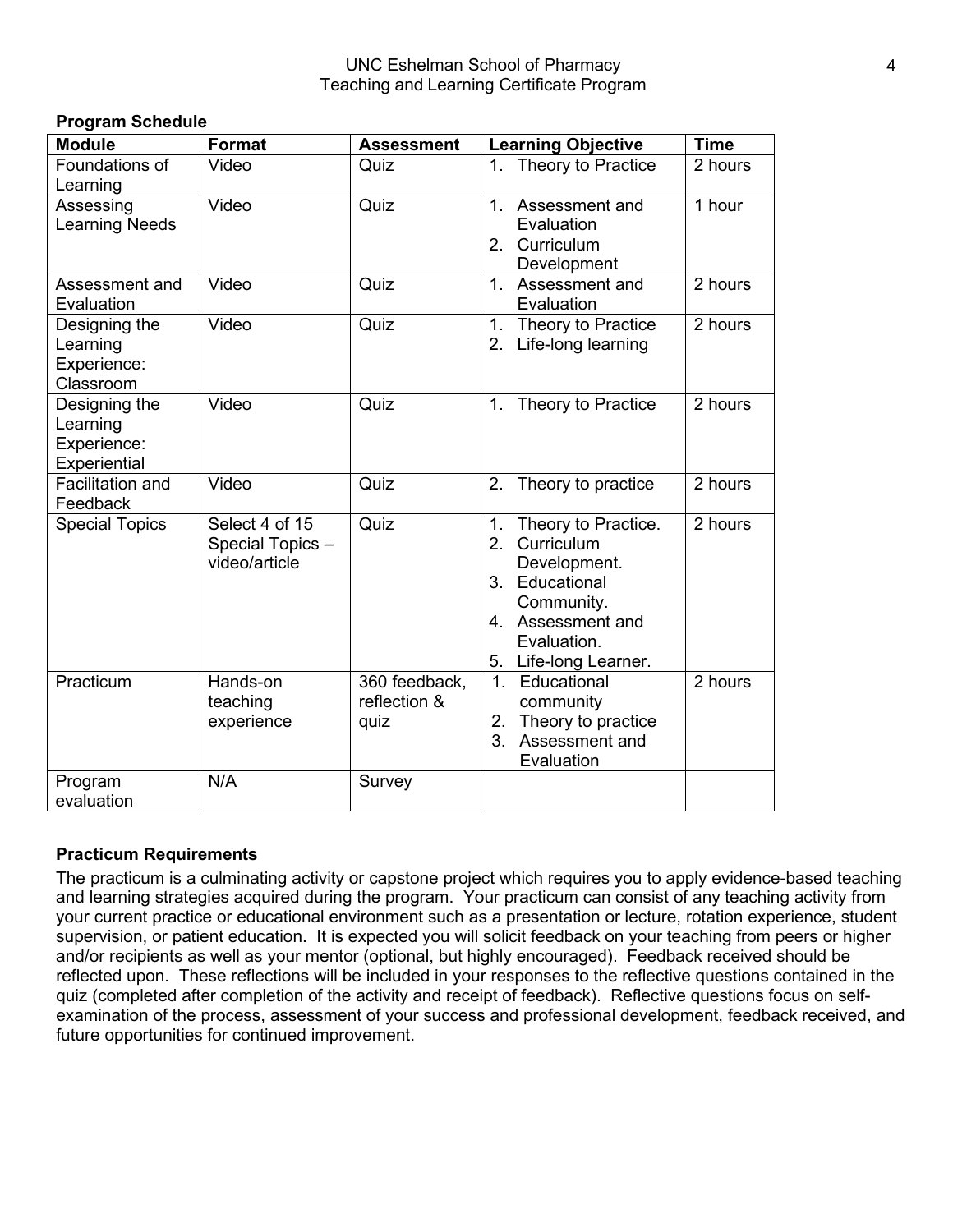## <span id="page-4-0"></span>**Special Topics Series Requirements**

Below is the list of available topics. You will select 4 of the 15 available.

- Technology in Education read the articles presented and take the quiz.
- Flipped Classroom- watch the video presentation and take the quiz.
- Scholarship of Teaching & Learning read the articles presented and take the quiz.
- Online Learning read the articles presented and take the quiz.
- Cooperative Learning read the articles presented and take the quiz.
- Integrated Curriculum watch the video presentation and take the quiz.
- Variations in Grading read the articles presented and take the quiz.
- Motivation read the articles presented and take the quiz.
- Study Strategies read the articles presented and take the quiz.
- Developing Critical Thinking- watch the video presentation, read the article, and take the quiz.
- Inclusive Learning Environments read the articles presented and take the quiz.
- Academic Integrity read the articles presented and take the quiz.
- Programmatic Assessment read the articles presented and take the quiz.
- Advanced Preceptor Topic: EPAs read the articles presented and take the quiz.
- Advanced Preceptor Topic: Feedback and Assessment read the articles presented and take the quiz.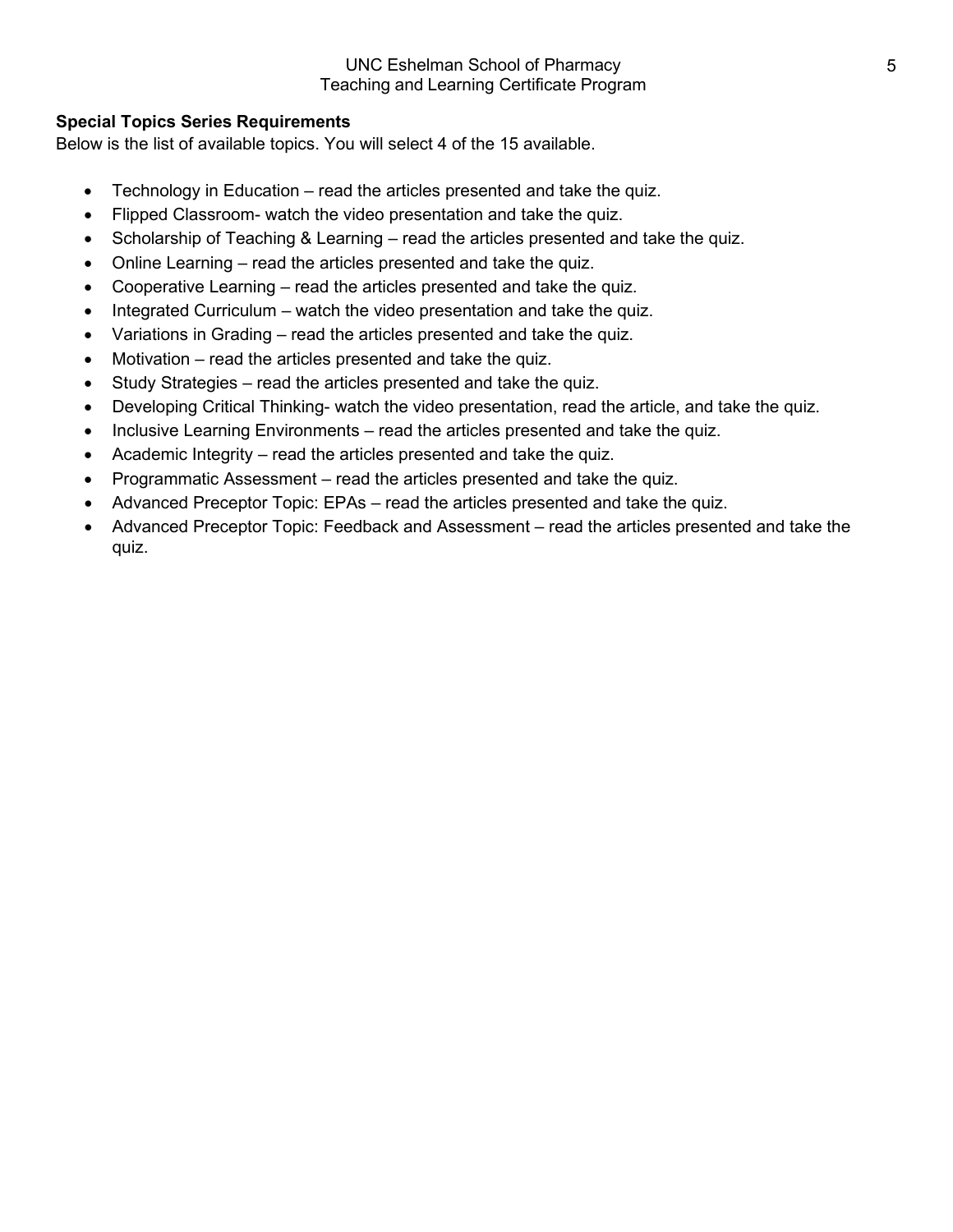## <span id="page-5-0"></span>**Appendix 1: Finding a Mentor for the TLC**

## **Trainees**

The best place to start is with your institution. Please note, your year-long mentors or research mentors may or may not be a good fit for a teaching mentor, but it is up to you to decide that.

#### Preceptors/Faculty

The best place to start is with your institution or your discipline/practice specialty. Connecting with someone outside your institution may be a valuable experience

#### Questions to ask yourself or the potential mentor

- 1. Is this individual the type of teacher I want to be?
- 2. Is this individual experienced in teaching?
- 3. Will they respect what you are trying to do and help solve teaching problems?
- 4. Do they model best practices?

#### What makes for a good mentor?

1. Committed to the role of mentoring

The good mentor is highly committed to the task of helping beginning teachers find success and gratification in their new work. Committed mentors show up for, and stay on, the job. Committed mentors understand that persistence is as important in mentoring as it is in classroom teaching.

2. Accepting of the beginning teacher

The good mentor teacher recognizes the power of accepting the beginning teacher as a developing person and professional. Accepting mentors do not judge or reject mentees as being poorly prepared, overconfident, naive, or defensive

3. Skilled at providing instructional support

Beginning teachers enter their careers with varying degrees of skill in instructional design and delivery. Good mentors are willing to coach beginning teachers to improve their performance wherever their skill level.

4. Effective in different interpersonal contexts.

Good mentor teachers recognize that each mentoring relationship occurs in a unique, interpersonal context. .

5. Model of a continuous learner.

Beginning teachers rarely appreciate mentors who have right answers to every question and best solutions for every problem. Good mentor teachers are transparent about their own search for better answers and more effective solutions to their own problems.

6. Communicates hope and optimism.

.

Good mentor teachers capitalize on opportunities to affirm the human potential of their mentees. They do so in private conversations and in public settings. Good mentors share their own struggles and frustrations and how they overcame them. And always, they do so in a genuine and caring way that engenders trust.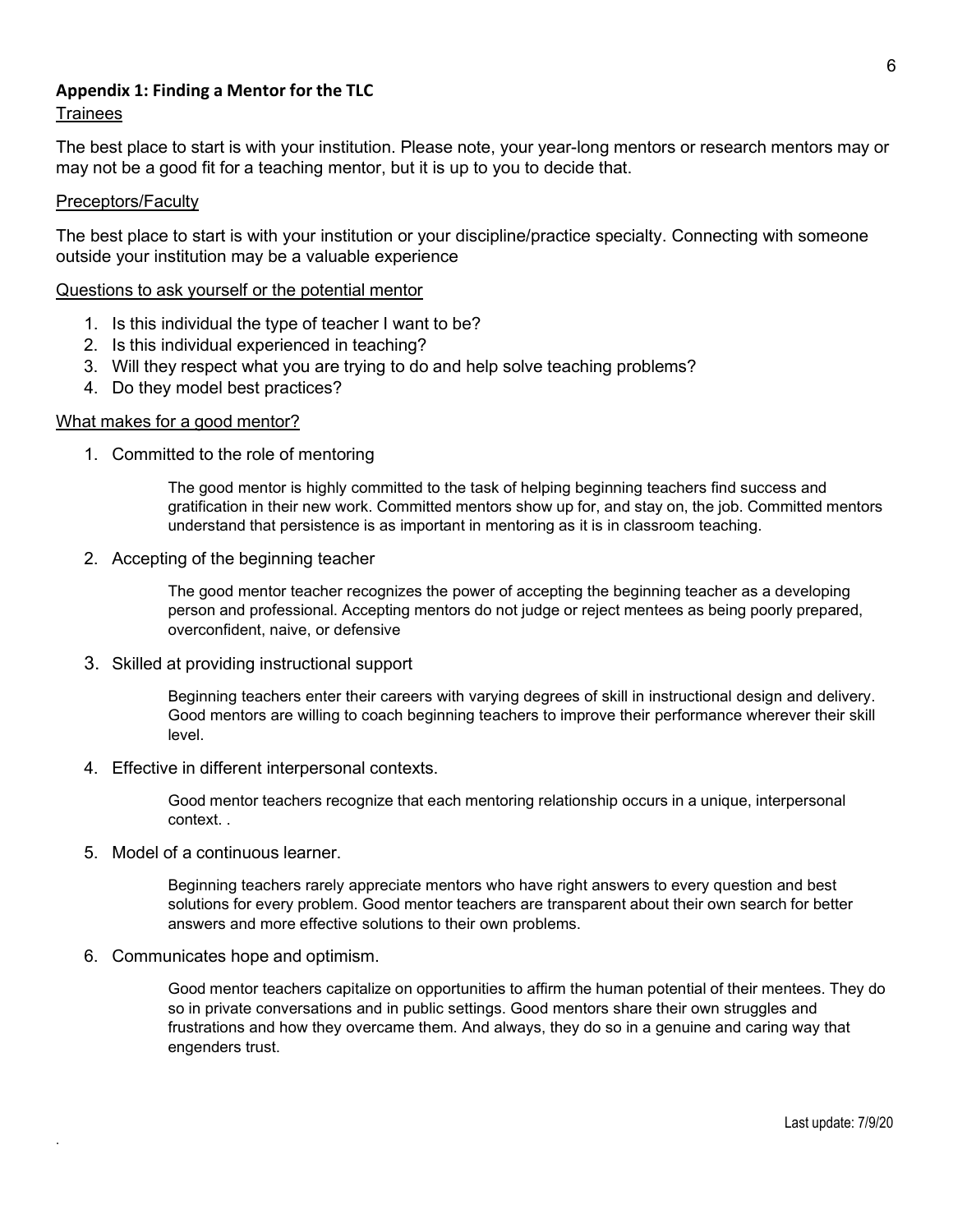# <span id="page-6-0"></span>**Appendix 2: Example of Individual Learning Plan**

|    | <b>SMART Goal</b>                                                                                                    | What impact will<br>this have on my<br>role as an<br>educator?                                                                                        | How will I learn?                                                                                                                                                     | <b>What resources</b><br>and support do I<br>need?                                                                              | How will I know<br>I reached this<br>goal?                                            |
|----|----------------------------------------------------------------------------------------------------------------------|-------------------------------------------------------------------------------------------------------------------------------------------------------|-----------------------------------------------------------------------------------------------------------------------------------------------------------------------|---------------------------------------------------------------------------------------------------------------------------------|---------------------------------------------------------------------------------------|
|    | By the end of the<br>TLC, I should be<br>able to provide<br>evidence to<br>support my<br>instructional<br>strategies | I will be able to<br>prove I am an<br>evidence-based<br>$educator - to$<br>have evidence to<br>support my<br>design of student<br>learning activities | Attend colloquia<br>1)<br>2) Attend at least<br>2 topic<br>discussions<br>3) Provide<br>evidence when<br>I design a<br>lesson plan for<br>the course I am<br>a TA for | Some<br>1)<br>background<br>information on<br>where to find<br>evidence<br>Access to<br>2)<br>experts that can<br>help guide me | I will produce a<br>lesson plan with<br>citations to why<br>each activity was<br>done |
| 1. |                                                                                                                      |                                                                                                                                                       |                                                                                                                                                                       |                                                                                                                                 |                                                                                       |
| 2. |                                                                                                                      |                                                                                                                                                       |                                                                                                                                                                       |                                                                                                                                 |                                                                                       |
| 3. |                                                                                                                      |                                                                                                                                                       |                                                                                                                                                                       |                                                                                                                                 |                                                                                       |
| 4. |                                                                                                                      |                                                                                                                                                       |                                                                                                                                                                       |                                                                                                                                 |                                                                                       |
| 5. |                                                                                                                      |                                                                                                                                                       |                                                                                                                                                                       |                                                                                                                                 |                                                                                       |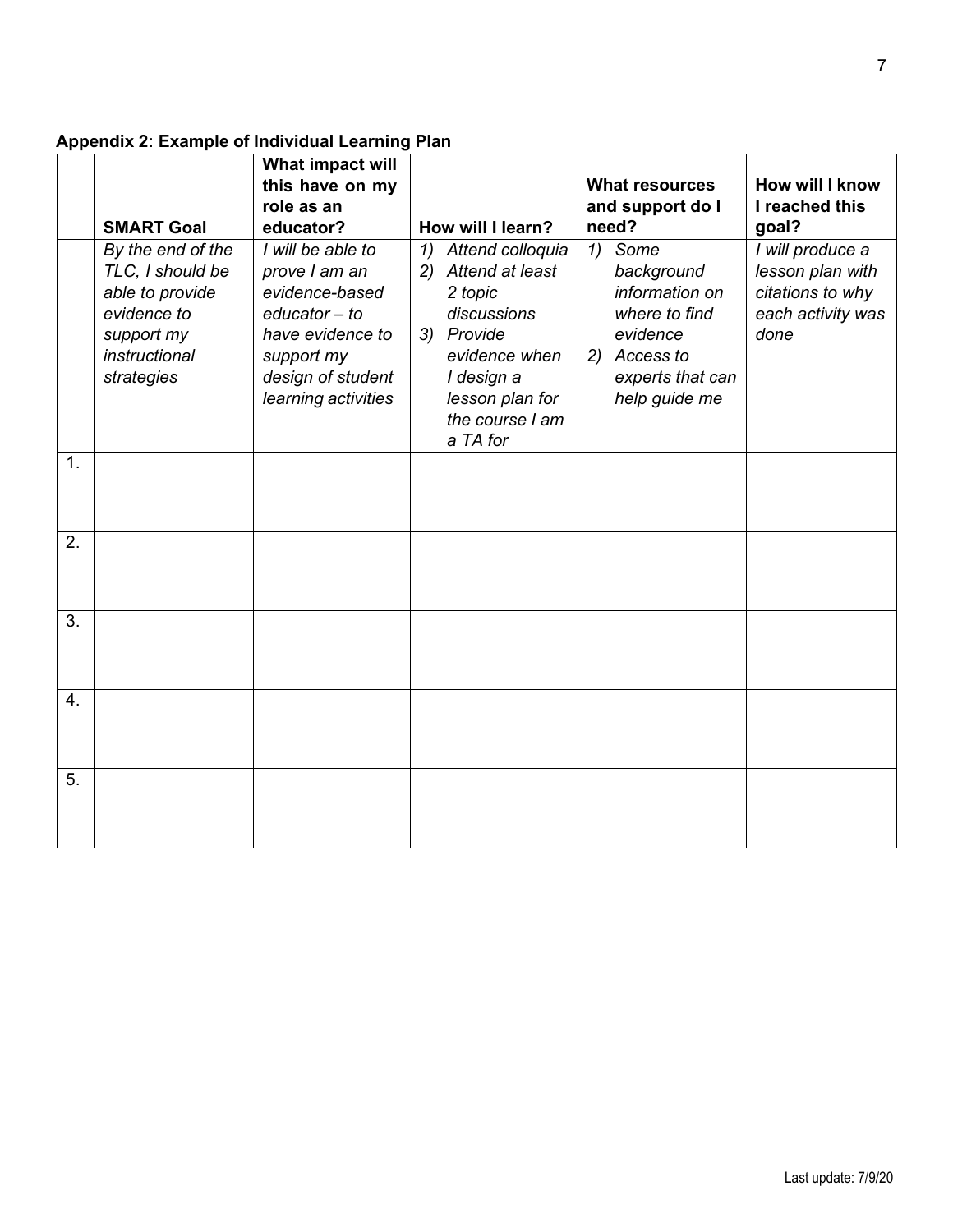## <span id="page-7-0"></span>**Appendix 3: Example of Reflective Practice Framework**

**Event: Date:**

| <b>Description of the Event</b>                                   | <b>My Reaction</b>                            |  |
|-------------------------------------------------------------------|-----------------------------------------------|--|
|                                                                   |                                               |  |
|                                                                   |                                               |  |
|                                                                   |                                               |  |
|                                                                   |                                               |  |
|                                                                   |                                               |  |
|                                                                   |                                               |  |
|                                                                   |                                               |  |
| What have I learned                                               | How will this change how I approach things in |  |
|                                                                   | the future                                    |  |
|                                                                   |                                               |  |
|                                                                   |                                               |  |
|                                                                   |                                               |  |
|                                                                   |                                               |  |
|                                                                   |                                               |  |
|                                                                   |                                               |  |
|                                                                   |                                               |  |
|                                                                   |                                               |  |
| What is the evidence that supports the best practice in this area |                                               |  |
|                                                                   |                                               |  |
|                                                                   |                                               |  |
|                                                                   |                                               |  |
|                                                                   |                                               |  |